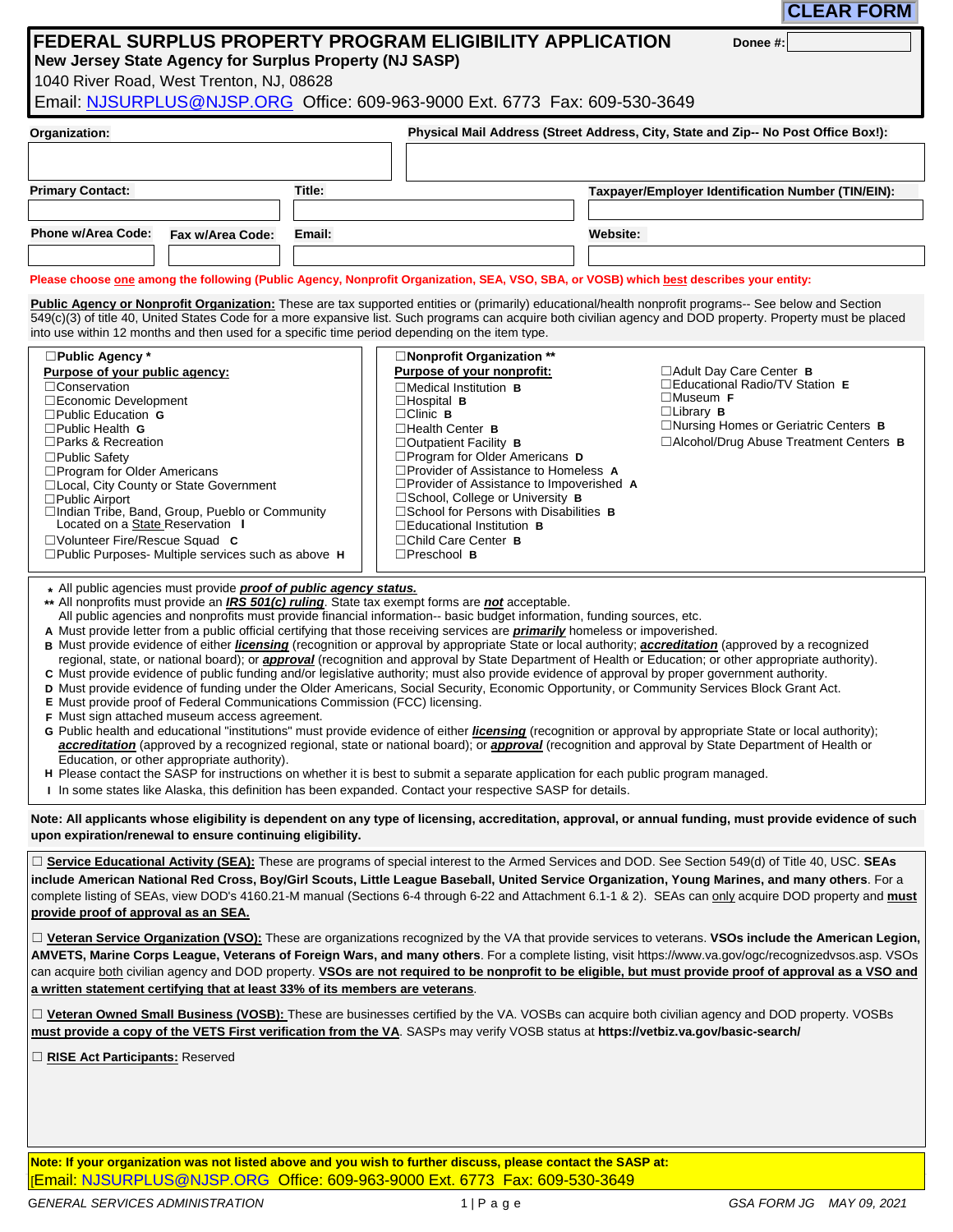**Program Narrative:** Applicants must provide a written description of program(s), at a minimum and as applicable, details such as population served, number of individuals served, hours of operation, number of full-time/part-time staff, staff qualifications, description of facilities, square footage, financial information-- basic budget information, funding sources, etc. Applicants may substitute a program brochure or website reference provided it lists similar details.

**If more space is needed, proceed to Page 5.**

**Authorized Representative Listing**: Applicants must provide a list of persons authorized to sign for the release of property on its behalf. Individuals listed on prior applications will be deleted. A valid driver's license or state issued photo identification may be required prior to entering state or federal facilities. Those who sign below represent that they have read and understand all information contained in this application (including the fine print) and they will abide by the aforementioned agreements, certifications, assurances and statements. Museum applicants acknowledge they understand and will abide by the Museum Access Agreement, the Certification & Agreement Statement and the Nondiscrimination Assurance Statement as well.

| <b>Printed Name</b>  | <b>Title</b>      | <b>Phone Number (Include Area Code)</b>                   |
|----------------------|-------------------|-----------------------------------------------------------|
| <b>Email Address</b> | Date (MM/DD/YYYY) | <b>Signature</b>                                          |
| <b>Printed Name</b>  | Title             | <b>Phone Number (Include Area Code)</b>                   |
| <b>Email Address</b> | Date (MM/DD/YYYY) | Signature                                                 |
| <b>Printed Name</b>  | <b>Title</b>      | <b>Phone Number (Include Area Code)</b>                   |
| <b>Email Address</b> | Date (MM/DD/YYYY) | Signature                                                 |
|                      |                   | To include additional representatives, proceed to Page 5. |

# **Museum Access Agreement (Museum Applicants only!):**

As part of the Federal Surplus Property Donation Program, "museums"-- pursuant to Section 23 of Public Law 114-287 and Federal Management Regulation (FMR) Part 102-37-- agree that from an operational standpoint toward fulfilling the museum's mission and function for the general public that the museum will:

Accede to any request submitted for access during typical "business" hours, interpreted here to be approximately 9:00am to 4:00pm, Monday through Friday- although a reasonable variation from these hours may be considered due to individual circumstances (e.g. location of museum requiring strict business hours that deviate from the aforementioned time parameter).

| <b>Print Name and Title of Head Authorized Museum Official</b> | Date (DD/MM/Y) | <b>Signature</b> |
|----------------------------------------------------------------|----------------|------------------|
|                                                                |                |                  |

**Property "Want" or "Needs" List:** Applicants must provide a listing of specific property items desired or the general categories of items desired: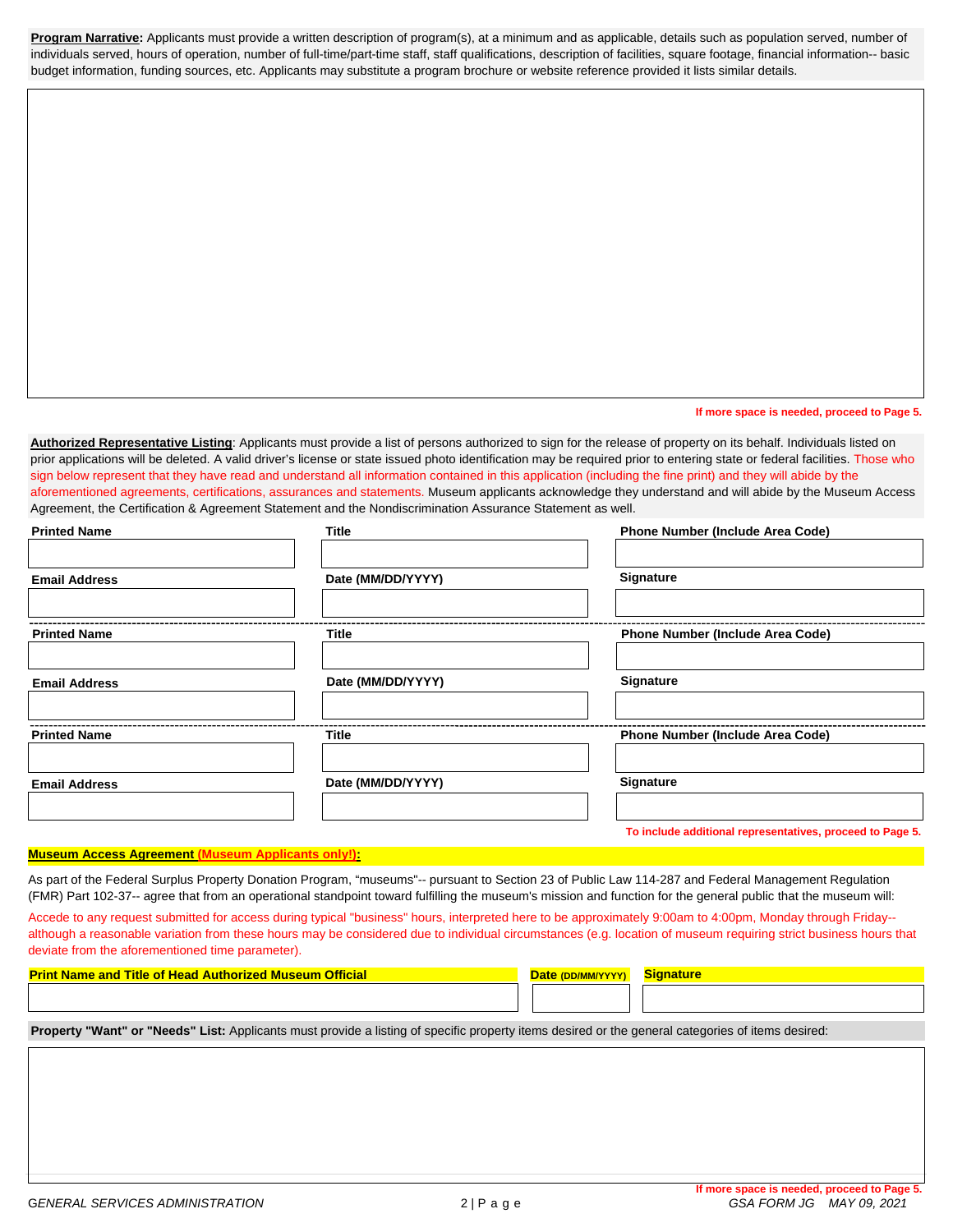#### **Certification & Agreement Statement (Including Conditions, Reservations and Restrictions):**

### **TO BE INCLUDED ON THE STATE AGENCY FOR SURPLUS PROPERTY (SASP) ISSUE OR DISTRIBUTION DOCUMENT.**

#### (a) **THE DONEE CERTIFIES THAT:**

(1) It is a public agency or a nonprofit institution or organization exempt from taxation under section 501 of the internal Revenue Code of 1954 within the meaning of section 203(j) of the Federal Property and Administrative Services Act of 1949, as amended, and/or the regulations of the General Services Administration (GSA).

(2) If a public agency, the property is needed and will be used by the recipient for carrying out or promoting for the residents of a given political area and one or more public purposes, or, if a nonprofit, tax-exempt institution or organization, the property is needed for and will be used by the recipient for educational or public health purposes, including research for any such purpose, or for programs for older individuals. The property is not being acquired for any other use or purpose, or for sale or other distribution or for permanent use outside the State, except with prior written approval of the SASP.

(3) Funds are available to pay all costs and charges incident to donation, including but not limited to shipping fees, repairs, costs relating to making a donated item serviceable.

(4) This transaction shall be subject to the nondiscrimination regulations governing the donation of surplus property issued under title VI of the Civil Rights Act of 1964, Section 606 of title VI of the Federal Property and Administrative Services Act of 1949, as amended, section 504 of the Rehabilitation Act of 1973, as amended, title IX of the Education Amendments of 1972, as amended, and section 303 of the Age Discrimination Act of 1975.

#### (b) **THE DONEE AGREES TO THE FOLLOWING CONDITIONS:**

(1) All items of property shall be placed in use for the purpose(s) for which acquired within 1 year of receipt and shall be continued to be used for such purpose(s) for a minimum of 1 year from the date the property was placed in use. In the event the property is not placed in use, or continued in use, the donee shall immediately notify the SASP and, at the donee's expense, return such property to GSA or SASP, otherwise make the property available for transfer or other disposal by the SASP, provided the property is still usable as determined by the SASP.

(2) Such special handling or use limitations as are imposed by GSA on any item(s) of property listed hereon.

(3) In the event the property is not so used or handled as required by (b)(1) and (2), title and right to the possession of such property shall at the option of GSA revert to the United States of America and, upon demand, the donee shall release such property to such persons as GSA or its designee shall direct.

#### (c) **THE DONEE AGREES TO THE FOLLOWING CONDITIONS IMPOSED BY THE SASP, APPLICABLE TO ITEMS WITH A UNIT ACQUISITION COST OF \$5000 OR MORE AND PASSENGER MOTOR VEHICLES, REGARDLESS OF ACQUISITION COST, EXCEPT VESSELS 50 FEET OR MORE IN LENGTH AND AIRCRAFT, FOREIGN GIFTS, OR OTHER ITEMS OF PROPERTY REQUIRING SPECIAL HANDLING OR USE IN LIMITATIONS, REGARDLESS OF THE ACQUISITION COST OR PURPOSE FOR WHICH ACQUIRED:**

(1) The property shall be used only for the purpose(s) for which acquired, and for no other purpose(s).

(2) There shall be a period of restriction which will expire after such property has been used for the purposes(s) for which acquired for a period of 18 months from the date the property is placed in use.

(3) In the event the property is not used as required by c (1) and (2), and Federal restrictions (b)(1) and (b)(2) and (f) have expired, then title and right to the possession of such property shall at the option of the SASP revert to the SASP and the donee shall release such property to such persons as the SASP shall direct.

#### (d) **THE DONEE AGREES TO THE FOLLOWING TERMS, RESERVATIONS, AND RESTRICTIONS:**

(1) From the date it receives the property listed hereon and through the period(s) of time the conditions imposed by (b), (c), and (f), remain in effect, the donee shall not sell, trade, lease, lend, bail, cannibalize, encumber, or otherwise dispose of such property, or remove it permanently for use outside the State, without the prior approval of GSA under (b), (c), and (f), or the SASP under (c) and (f). The proceeds from any sale, trade, lease, loan, bailment, encumbrance, or other disposal of the property, when such action is authorized by GSA or by the SASP, shall be remitted promptly by the donee to GSA or the SASP, as the case may be.

(2) In the event any of the property listed hereon is sold, traded, leased, loaned, bailed, cannibalized, encumbered, or otherwise disposed of by the donee from the date it receives the property through the period(s) of time the conditions imposed by (b), and (f) remain in effect, without the prior approval of GSA or the SASP, the donee, at the option of GSA or the SASP shall pay to GSA or the SASP, as the case may be, the proceeds of the disposal of the fair market value or the fair rental value of the property at the time of such disposal, as determined by GSA or the SASP.

(3) If at any time, from the date it receives the property through the period(s) of time the conditions imposed by (b), (c), and (f) remain in effect, any of the property listed hereon is no longer suitable, usable, or further needed by the donee for the purpose(s) for which acquired, the donee shall promptly notify the SASP, and shall, as directed by the SASP, return the property to the SASP, release the property to another donee, or another SASP, or to a department or agency of the United States, sell, or otherwise dispose of the property. The proceeds from any sale shall be remitted promptly by the donee to the U.S. Government.

(4) The donee shall make reports to the SASP on the use, condition, and location of the property listed hereon, and on other pertinent matters as may be required from time to time by the SASP. The SASP reserves the right to, at its discretion, conduct on-site, virtual, telephonic, written reviews of property acquired for use to ensure the donee is properly utilizing the property and following all applicable program rules.

(5) At the option of the SASP, the donee may abrogate the State conditions set forth in (c) and the State terms, reservations, and restrictions pertinent thereto in (d) by payment of an amount determined by the SASP in conjunction with GSA.

# (e) **THE DONEE AGREES TO THE FOLLOWING CONDITIONS, APPLICABLE TO ALL ITEMS OF PROPERTY LISTED HEREON:**

(1) The property acquired by the donee is on an "as is, where is" basis, without warranty of any kind, and the Government of the United States of America, as well as the SASP will be held harmless from any or all debts, liabilities, costs, demands, suits, actions, or claims of any nature arising from or incident to the donation of the property, its use, or final disposition.

(2) Where a donee carries insurance against damages to or loss of property due to fire or other hazards and where loss of or damage to donated property with unexpired terms, conditions, reservations, or restrictions occurs, GSA or the SASP, as the case may be, will be entitled to reimbursement from the donee out of the insurance proceeds of an amount equal to the unamortized portion of the fair market value of the damaged or destroyed donated items.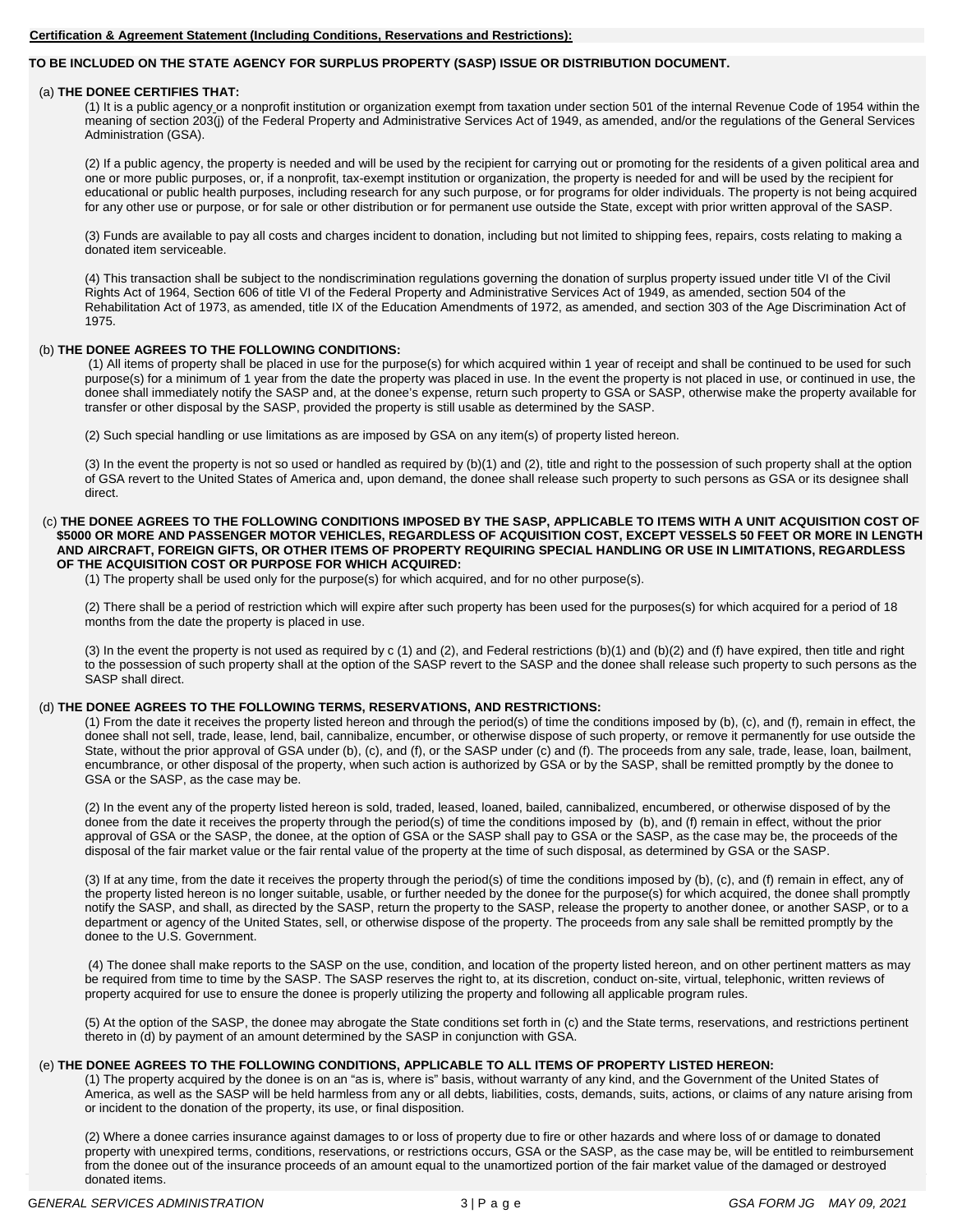#### **Certification & Agreement Statement (Including Conditions, Reservations and Restrictions):**

 (f) **THE DONEE AGREES TO THE FOLLOWING ADDITIONAL SPECIAL TERMS AND CONDITIONS APPLICABLE TO THE DONATION OF AIRCRAFT AND VESSELS (50 FEET OR MORE IN LENGTH) HAVING AN ACQUISITION COST OF \$5,000 OR MORE, AND FOREIGN GIFTS OR OTHER ITEMS OF PROPERTY REQUIRING SPECIAL HANDLING OR USE LIMITATIONS, REGARDLESS OF THE ACQUISITION COST OR PURPOSE FOR WHICH ACQUIRED:**

(1) The donation shall be subject to the additional special terms, conditions, reservations, and restrictions set forth in the Conditional Transfer Document or other agreement executed by the authorized donee representative, as well as the conditions set forth in C, at a minimum.

# **Sample Restriction Periods:\***

These are the general restriction periods for most types of property received. It is the applicant's responsibility to research, understand and comply with the specific restrictions placed upon each piece of property received.

 Property must be placed into use within 12 months and used for a minimum compliance or restriction period of 12 months depending on the type of property. Special restrictions are applied to items with an original government unit acquisition cost of \$5,000 or more, passenger motor vehicles, NASA artifacts, noncombat aircraft and vessels over 50', noncombat flyable aircraft, combat aircraft and vessels 50' and greater, and firearms. See the SASP for specific restrictions and questions on all items acquired, including the following:

> Property with an original gov't unit acquisition cost of less than \$5,000 or more = 12 months Property with an original gov't unit acquisition cost of \$5,000 or more and passenger motor vehicles = 18 months NASA artifacts = 60 months & Perpetuity Noncombat Aircraft and Vessels 50' and greater = 60 months Combat Aircraft and Vessels over  $50'$  = Perpetuity Firearms = Perpetuity

Note: SEAs can only acquire DOD property and are only subject to a 12 month restriction period! SBA activities can acquire civilian agency and DOD property, but must use the property during its term of participation in the SBA program plus one year!

#### **Nondiscrimination Assurance Statement:**

ASSURANCE AND COMPLIANCE WITH GSA REGULATIONS under Title VI of the Civil Rights Act of 1964, Section 606 of Title VI of the Federal Property and Administrative Service Act of 1949, as amended, Section 504 of the Rehabilitation Act of 1973, as amended, and Section 303 of the Age Discrimination Act of 1975.

Hereinafter called the "Donee", agrees that the program for or in connection with which any property is donated to the Donee will be conducted in compliance with, and the Donee will comply with and will provide services or benefits under said program to comply with all requirements imposed by or pursuant to the regulation of the General Service Administration (41 CFR 101.6-2, PR 101-8) issued under the provisions of Title VI of the Civil Rights Act of Rehabilitation Act of 1973, as amended, Title IX of the Education Amendments of 1972, as amended, and Section 303 of the Age Discrimination Act of 1975. To the end that no person in the United States shall on the grounds of race, color, national origin, sex or age, or that no person with disabilities shall solely by reason of their disability, be excluded from participation in or be denied the benefits of, or be subject to discrimination under any program or activity for which the Donee receives Federal Assistance from the General Services Administration.

The Donee hereby gives assurance that it will immediately take any measure necessary to effectuate this agreement.

#### **Certification Regarding Debarment, Suspension, and Other Responsibility Matters - Primary Covered Transactions**

(1) The prospective primary participant certifies to the best of its knowledge and belief, that it and its principals:

(a) Are not presently debarred, suspended, proposed for debarment, declared ineligible, or voluntarily excluded from covered transactions by any Federal department or agency;

(b) Have not within a 3-year period preceding this proposal been convicted of or had a civil judgement rendered against them for commission of fraud or a criminal offense in connection with obtaining, attempting to obtain, or performing a public (Federal, State, or local)transaction or contract under a public transaction; violation of Federal or State antitrust statutes or commission of embezzlement, theft, forgery, bribery, falsification or destruction of records, making false statements, or receiving stolen property;

(c) Are not presently indicted for or otherwise criminally or civilly charged by Governmental entity (Federal, State, or local) with commission of any of the offenses enumerated in paragraph (1) (b) of this certification; and

(d) Have not within a 3-year period preceding this application/proposal had one or more public transactions (Federal, state, or local) terminated for cause of default.

 (2) Where the prospective primary participant is unable to certify to any of the statements in this certification, such prospective participant shall draw a line through the statement(s) above- (1)(a), (1)(b), (1)(c), (1)(d) for which the prospective applicant cannot certify and attach a detailed explanation to this application.

**My signature below represents that I have read and understand all of the information contained in this application (including the fine print). My signature below represents that I have accurately completed this form to the best of my ability and that my agency, organization, business and representatives will abide by the aforementioned agreements, certifications, assurances and statements.** 

| <b>Print Name and Title of Applicant's Head Authorized Official</b>                                         | Date (DD/MM/YYYY) Signature |                  |  |  |
|-------------------------------------------------------------------------------------------------------------|-----------------------------|------------------|--|--|
| (Internal SASP Use Only)                                                                                    |                             |                  |  |  |
| Print Name and Title of SASP Reviewing/Processing Official (Optional)                                       | Date (DD/MM/YYYY)           | <b>Signature</b> |  |  |
| <b>Print Name and Title of SASP Head Approving Official</b>                                                 | Date (DD/MM/YYYY)           | <b>Signature</b> |  |  |
| Approved:<br>License/Accreditation/Approval Date:<br><b>Eligibility Expiration Date:</b><br><b>EYES ENO</b> | <b>Notes</b>                |                  |  |  |